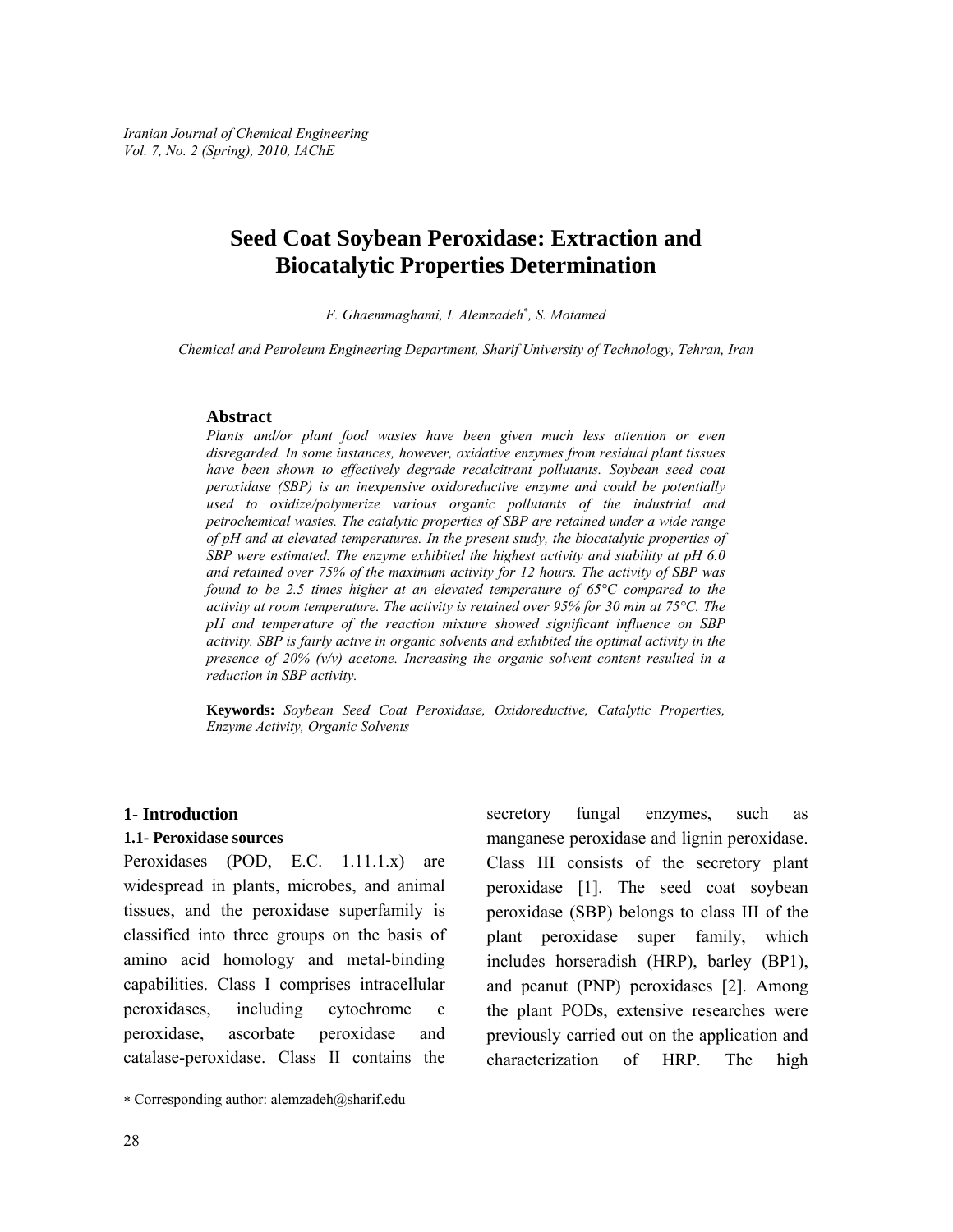commercializing costs for applying HRP led to the search for alternative cheaper sources of plant PODs to substitute HRP in various applications [3].

### **1.2. Peroxidase applications**

Peroxidases have been used for various analytical applications in diagnostic kits, such as quantification of uric acid, glucose, cholesterol and lactose [4]. Some novel applications of peroxidases suggested include treatment of waste water containing phenolic compounds (that are present in widely varying concentrations in the wastewaters of oil refineries and numerous other industries, including the plastics, resins, textiles, iron, steel and forestry industries [5]), synthesis of various aromatic chemicals and removal of peroxide from materials such as food stuffs and industrial waste [6]. More recently some investigators have reported the decolorization and removal of textile dyes from polluted water and dyeing effluents by using soluble and immobilized peroxidases [4].

Plant peroxidases are receiving increasing attention due to their extensive bioactivation properties and potential applications in clinical, biochemical, biotechnological and related areas. Advances have recently been made in using them to synthesize, under mild and controlled conditions, chiral organic molecules, which are highly valuable compounds. They have also been successfully employed in the development of new bioanalytical tests, improved biosensors and in polymer synthesis [4].

Among the other plant PODs, soybean peroxidase (SBP) is an inexpensive byproduct of soybean seed hulls. It can be detected in the root, leaf and seed hulls of the soybean. The POD obtained from seed hulls contains the highest activity compared to the POD obtained from other parts of the soybean plant [7]. SBP's marketed usages range from medical diagnostic tests to removal of chlorine-containing pollutants from industrial wastewater. An enzyme from soybean hulls is applied as a replacement for formaldehyde in adhesives, abrasives, protective coatings, and other products [8]. Applying organic solvents for enzymatic reactions has several advantages including increased solubility of organic substrates, and shifting the hydrodynamic equilibria to favor synthesis over hydrolysis [9]. However, quite a few reports are available on the biocatalytic characterization of SBP. Regarding its low price and potential applications, much more attention should be paid to SBP's biocatalytic efficacy in aqueous as well as in organic solvents, which is the aim of this investigation.

# **2- Materials and methods 2.1- Materials and reagents**

Defatted soybean seed coats were obtained from the Maxsoy factory. All chemicals used in this study were of analytical grade and were obtained from commercial sources. ACS grade conjugate acids and bases were obtained from MERCK Chemical Corporation (Darmstadt, Germany) and were used to prepare buffers in accordance with the methods of Gomori [10]. Hydrogen peroxide (30% w/v), phenol (purity 99%), 4aminoantipyrine (4-AAP, 98%), acetone, ethanol and methanol were also purchased from MERCK.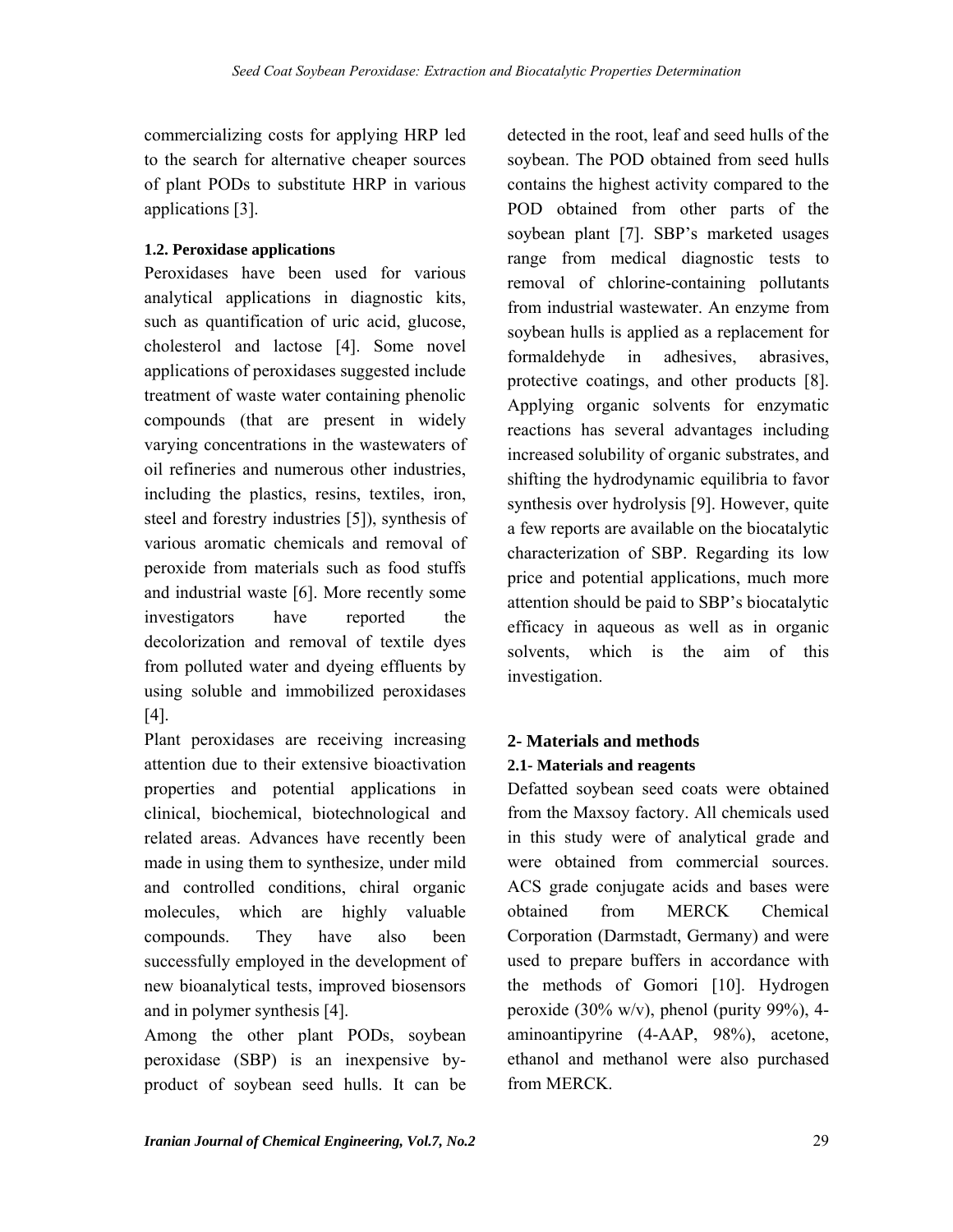### **2.2- Crude peroxidase extraction from soybean seed coats**

Two methods were used for extraction of peroxidase from soybean seed hulls in this study:

#### **2.2.1- First method for peroxidase extraction**

25 g of soybean hulls were soaked in 200 ml phosphate buffer  $(0.1M \text{ Na}H_2PO_4/\text{Na}_2HPO_4$ , pH 6.0) in 4°C for 24 h. The extract was then filtered through four layers of cheese cloth gauze; the filtrate was clarified by centrifugation at 6000 rpm for 15 min in 4°C to remove cell debris [11]. The final supernatant was collected and stored in 4°C and used as a source of crude SBP enzyme. The enzyme solution was warmed to room temperature immediately prior to use.

# **2.2.2- Second method for peroxidase extraction**

1 g of defatted soybean flakes was mixed with 0.1M phosphate buffer, pH 8.0, for 2h in  $4^{\circ}$ C (1:25, w/w) and then centrifuged at 5000 rpm for 30 min. The supernatant was maintained in 4°C [12].

## **2.3- SBP assay and estimation of total protein and specific activity**

Peroxidase activity in the enzyme solution was measured by Worthington colorimetric assay at  $25^{\circ}$ C using 4-AAP and  $H_2O_2$  as substrates. 1 ml enzyme solution was diluted by buffer to 100 ml. The assay mixture contained 0.40 ml enzyme solution, 1.5 ml of 40 mM phenol, 0.75 ml of 24 mM 4 – AAP, 1.5 ml of 1 mM  $H<sub>2</sub>O<sub>2</sub>$  and 1.85 ml buffer. All assay reactants were prepared in the phosphate buffer and were stored at 4°C. Hydrogen peroxide solution was prepared on a daily basis. The volume of this mixture was 6 ml, and was immediately mixed by inversion and the increase in absorbance was recorded for 2 minutes. The SBP active concentration is proportional to the color development rate measured at 510 nm, during a period of time in which the substrate concentration is not significantly reduced. The color development rate during this period was converted to activity using an extinction coefficient of  $6.280 \text{ M}^{-1} \text{cm}^{-1}$  based on hydrogen peroxide. One unit of enzymatic activity is defined as the amount of enzyme which transforms 1.0 μmol of hydrogen peroxide per minute at 25°C and pH 7.4 [13]. The activity of SBP was calculated based on Eq.  $(5)$  [14]:

*Units*

*ml enzyme*

=

dA / dt ×Volume of assay (in milliliters) × Dilution factor *Extinction coefficient (ε)* × *Volume of enzyme used* 

(1)

where d*A/*d*t* is the slope of the absorption intensity versus time in minutes. The activity of the obtained peroxidases from the two described methods was determined and compared.

Protein concentration was measured by the modified Lowry method for the protein determination using standard BSA solution for calibration [15].

Specific peroxidase activity was defined as the ratio of enzyme activity (U/ml) to total protein concentration (mg/ml) and is expressed in U/mg of protein [12]:

$$
SAPOD = \frac{Enzyme activity}{Protein concentration}
$$
 (2)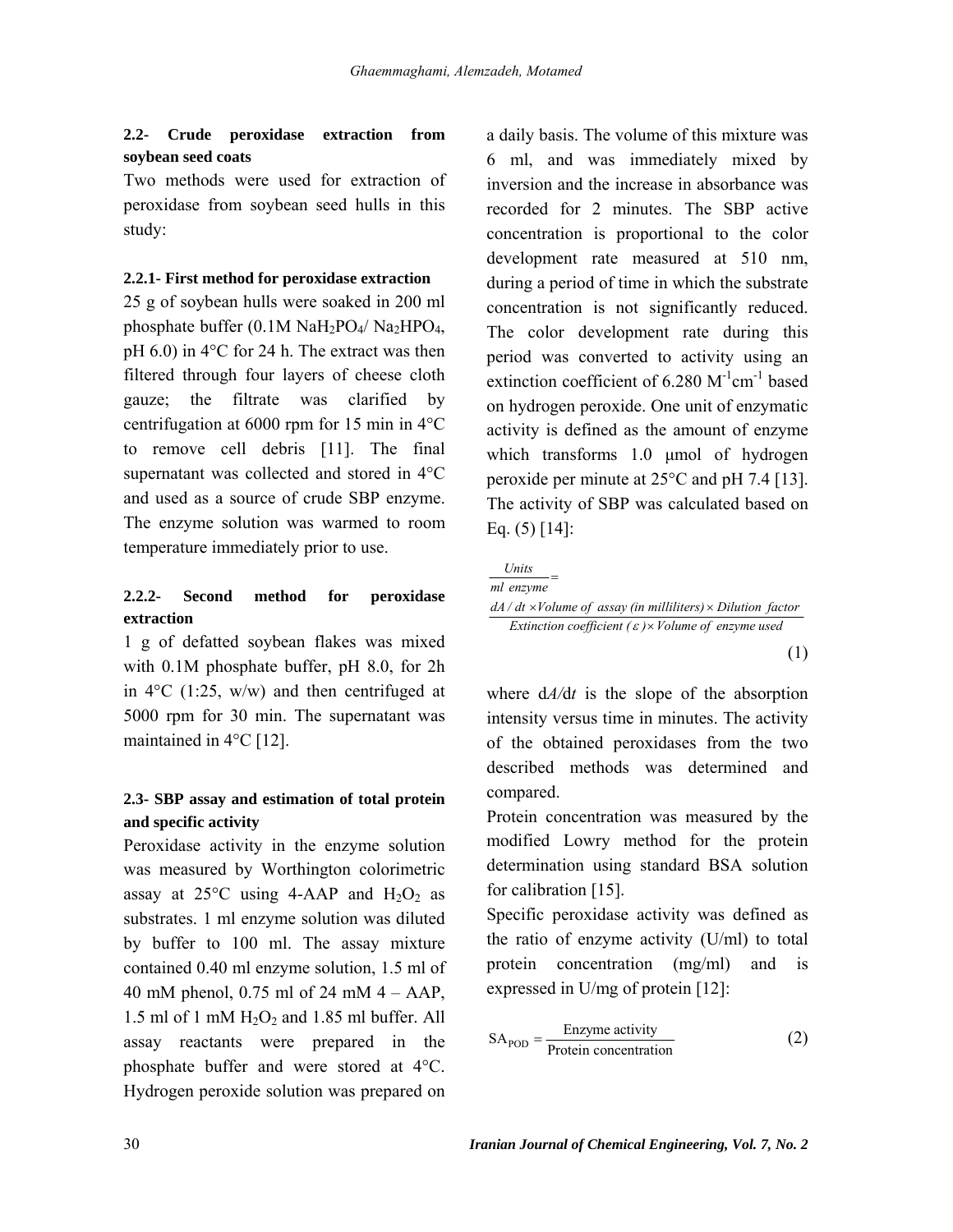**2.4- Optimum pH for the activity and stability**  The optimum pH value for SBP activity was found by assaying enzyme activity at different pH levels. The assay was carried out by taking buffers of different pH (pH 2.6–3.6, citric acid/Na<sub>2</sub>HPO<sub>4</sub> buffer; pH 4.0–5.0, sodium acetate/acetic acid buffer; pH 6.0–8.0,  $Na<sub>2</sub>HPO<sub>4</sub>/NaH<sub>2</sub>PO<sub>4</sub> buffer$ ; pH 9.2–10.0, borax/NaOH buffer) [16] which were formulated according to Gomori [10]. The samples of crude SBP extract were diluted using the mentioned buffers and their activities were then measured. In order to evaluate the stability of the enzyme over a range of pH, each of the different buffers and enzyme mixtures were kept in 4°C overnight (ca. 12 h). The activity was then measured at pH 7.4 [16].

### **2.5- Effect of temperature on enzyme activity and thermal inactivation study**

In order to investigate the effect of temperature on SBP activity, the glass cuvette containing diluted enzyme solution, phenol and 4 – AAP were heated by water bath to a pre-set temperature.  $H_2O_2$  was immediately added to the cuvette and the enzyme activity was measured [11]. Heat inactivation of SBP was performed over a temperature range of 45 to 95°C by varying the heating time in the range of 0 to 30 min. The solution was then rapidly cooled by immersing the tubes in an iced water bath and the samples were assayed immediately [17]. The percent of remained peroxidase activity after the heat treatment was calculated.

### **2.6- Effect of organic solvent on enzyme activity**

For the experiments involving organic solvents, the same procedure as described above was followed, except the enzyme was pre-diluted with a different ratio of water and organic solvent mixture in the range of 0– 100% (v/v) with 20% spans [11].

## **2.7- Determination of the enzymatic kinetic parameters**

The initial experiment was carried out to determine the  $K_m$  and  $V_{max}$  values for  $H_2O_2$ by assaying the activity at different concentrations of  $H_2O_2$  ranging from 0.25 to 2.5 mM at a constant phenol concentration (40 mM). Based on this experiment a constant concentration of 1 mM  $H_2O_2$  was selected to determine the  $K_m$  and  $V_{max}$  values for the other substrate (phenol). The  $K_m$  and *Vmax* values were determined by using the reciprocal plot of Lineweaver–Burk graphic method [18] for the two substrate ping-pong mechanism followed by SBP. Assuming initial rates  $(v_0)$ , a general equation for this mechanism in the forward direction given by Whitaker is as follows [19]:

$$
1/v_0 = 1/V_{\text{max}} + K_a/A_0V_{\text{max}} + K_b/B_0V_{\text{max}} \quad (3)
$$

where  $V_{max}$  = maximum velocity ( $\mu$ mol/ml.min),  $K_a = K_m$  (mM) for substrate A (H<sub>2</sub>O<sub>2</sub>),  $A_0$  = concentration of substrate A (mM),  $K_b = K_m$  (mM) for substrate B ( $H$ ) donor), and  $B_0$  = concentration of substrate B (phenol) (mM). By plotting Eq. (3), the lines for enzyme systems, which follow sequential mechanism (random or ordered), intercept the y-axis, whereas the systems that follow a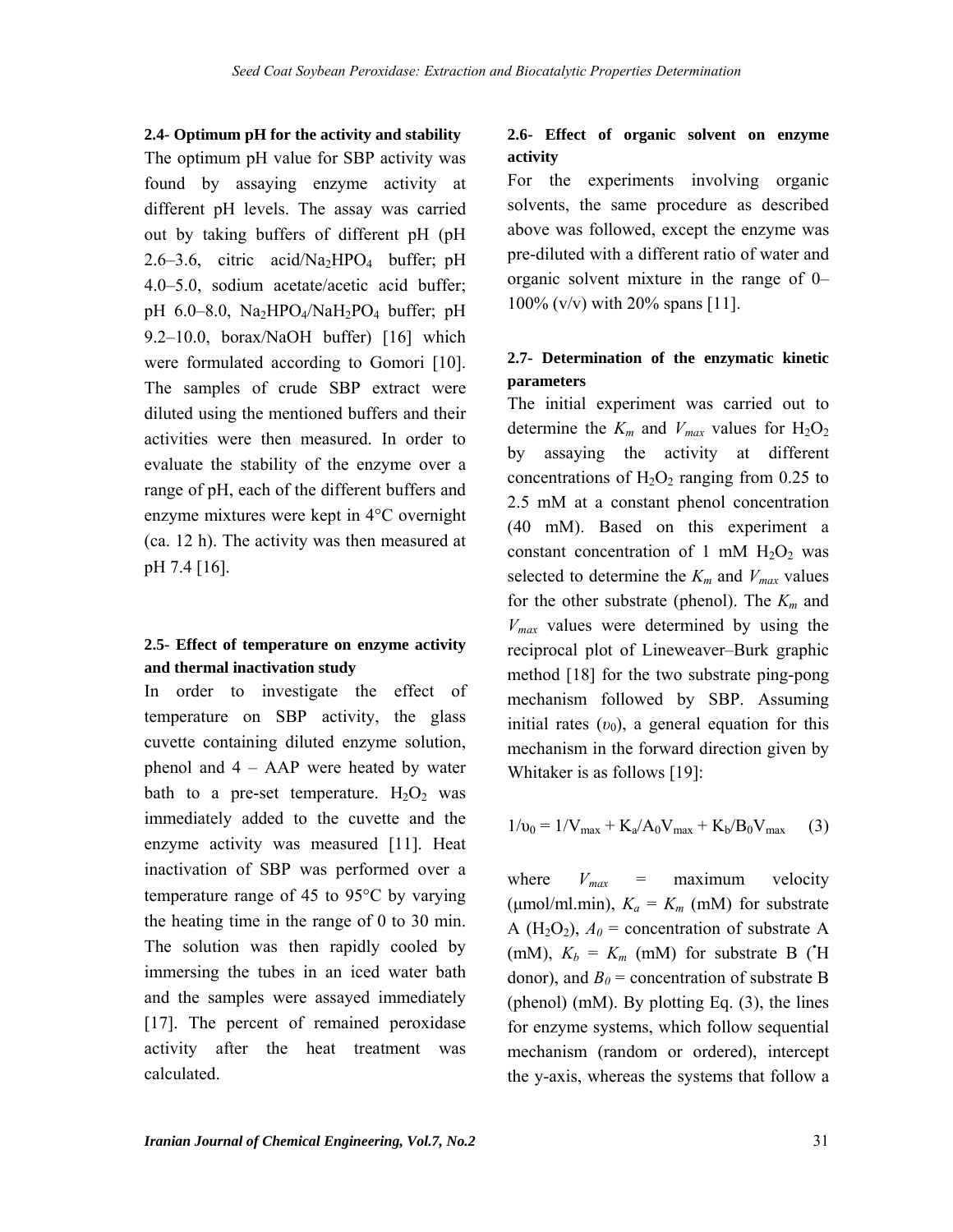ping-pong mechanism represent parallel lines [19]. When  $A_0$  is constant, Eq. (3) yield a slope given by

$$
Slope = K_b/Vmax
$$
 (4)

Therefore, the constants *Km* and *Vmax* are determined from Eq. (4).

### **3- Results and discussion**

The activity and protein concentration of obtained SBP from the two described methods of extraction were determined and compared.

The major biocatalytic properties of SBP were affected by some parameters such as pH, temperature of the reaction mixture, and the nature of organic solvent. Influences of these parameters on the activity of SBP were investigated.

### **3.1- Effect of extraction method on activity**

The values for activity, protein concentration, and specific activity of two obtained peroxidases from two different methods of extraction are listed in Table 1. As seen, the activity and specific activity of SBP1 are about 3 times higher than those for SBP2. Thus, the crude enzyme obtained from the first method was used in further studies.

### **3.2- Effect of pH on activity and stability**

The relative activities of SBP as a function of pH are presented in Fig. 1. Relative activity is defined as the rate of  $H_2O_2$  consumption at a particular pH normalized with respect to the highest rate [20]. Experiments were performed using different buffer solutions to maintain the identical pH conditions in the pH ranging from 2.6 to 10.0. Fig. 1 indicates that SBP is active over a wide range of pH with a maximum activity between pH 5.0 and 6.5. More than 90% of enzyme activity was observed at pH 6.5, more than 80% at pH 4.5 and 7.0, and >59% between pH 2.6 and 10. Similar results were reported with little shift in pH for SBP activity in aqueous guaiacol by Geng et al [11].

The enzyme was stable over a wide range from pH 2.6 to pH 10.0 with the highest stability between 5.0 and 6.5 (Fig. 2). These results indicate that SBP from seed hulls retains significant activity over a wide range of pH conditions and thus demonstrates its ability to oxidize different substrates in a broader range of pH.

**Table 1.** Comparison between two different extraction methods

| Extraction method | Activity<br>(U/ml) | Protein concentration<br>(mg/ml) | Specific activity<br>(U/mg) |
|-------------------|--------------------|----------------------------------|-----------------------------|
| SBP1 <sup>a</sup> | 52.6               | 0.735                            | 71.56                       |
| $SBP2^b$          | 17.3               | 0.723                            | 23.93                       |

<sup>a</sup> Obtained SBP through the first method,

**b** Obtained SBP through the second method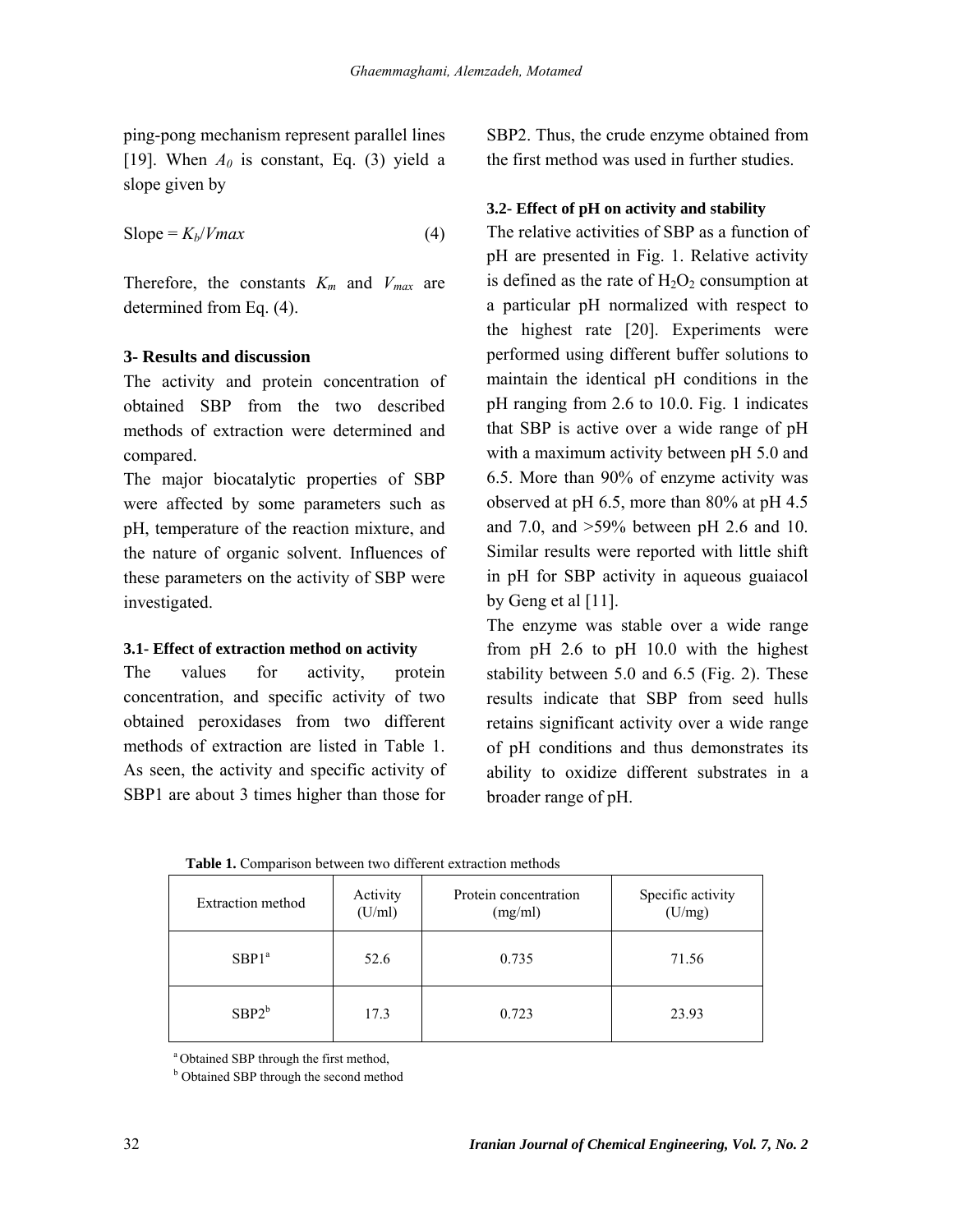

**Figure 1.** Relative activity of SBP under different pH buffers at 25°C



**Figure 2.** Effect of pH on the stability of SBP

Nicell et al. reported that HRP experienced peak activity at pH 7.4, with >90% of the maximum rate observed between pH 5.7 and 8.0, and >10% between pH 3.5 to 10.0 [19]. HRP is stable at a narrow range of pH between 4.0 and 6.0 and shows the highest stability at pH 9.0 [16]. Therefore, the versatility of SBP is an advantage allowing wider applications than HRP.

A comparison of these results shows that the activity of SBP appears to be slightly more sensitive to pH than HRP; however, both peroxidases retain significant activity over a wide range of pH conditions frequently encountered in wastewater treatment situations.

## **3.3- Combined effect of pH and temperature and thermo-stability of the SBP**

The combined effect of pH and temperature on SBP activity was studied by varying the reaction temperature between 25 and 95°C. Initially, the pH of the reaction mixture was maintained at 6.0, as it resulted in the highest enzymatic activity (Fig. 1). Fig. 3 demonstrates the temperature profiles of SBP activity at different pHs. Interestingly, at pH 6.0, the highest enzymatic activity is observed at the temperature of 65°C and is about 2.5 times higher than the activity obtained at room temperature. More than 95% of the highest enzyme activity is observed between 55 and 75°C, and >70% between 45 and 85°C. In similar studies Geng et al. [11] found that the optimum temperature for SBP activity is 80°C and is about three times higher than the activity at room temperature. In comparison, the native HRP presented a typical bell-shaped curve, with maximum activity at 45°C followed by significant reduction of activity as the temperature increases [21]. Most of the organic pollutants are soluble in aqueous phase at higher temperatures [11]. Hence increase in reaction temperature would result in an increase in the rate of reaction of SBP against these substrates, as SBP is stable and active at elevated temperatures. From these observations, it can be postulated that SBP can be perceived to polymerise/oxidise most of the aromatic organic compounds presented in the industrial wastewater at a relatively higher rate compared to many plant/microbial peroxidases.

Most of the organic pollutants (such as chlorophenol, etc.) are soluble at neutral or alkaline pH. Their solubility reduces in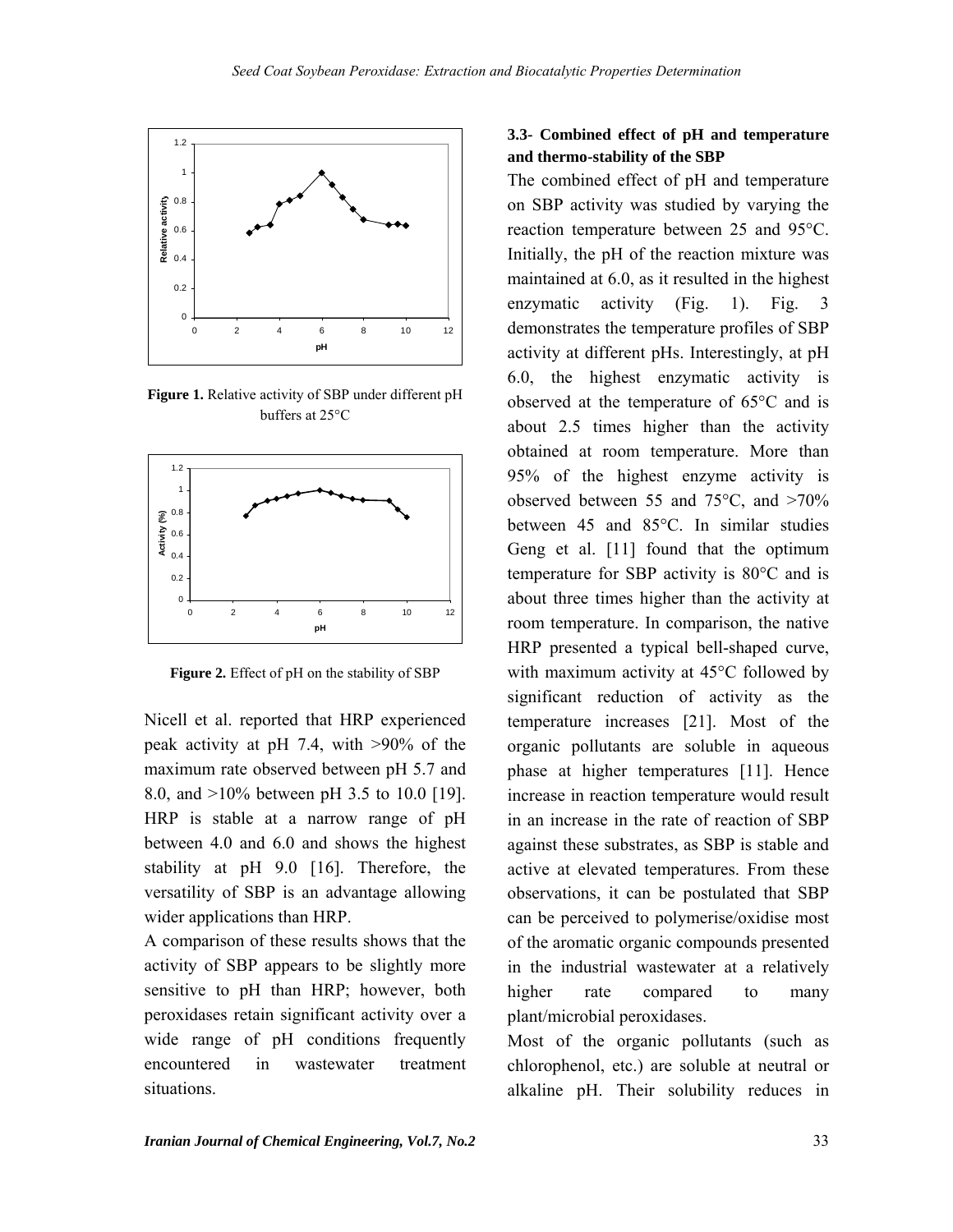acidic pH [11]. In order to find out the influence of temperature and reaction pH on SBP activity at neutral and towards alkaline pH side, experiments were conducted at pH 7.0 and 8.0 by incubating the reaction mixture at different temperatures ranging from 25 to 95°C. The highest SBP activity was observed at a temperature of 65°C in both pH 7.0 and 8.0, but the relative activity is just only 1.9 and 1.77 times its original activity at room temperature, respectively (Fig. 3). The SBP activity is significantly lowered in the case of pH 8.0, when compared to the activity at pH 6.0 and 7.0. These results indicate that the combined effect of temperature and reaction pH greatly influences the activity of SBP.



**Figure 3.** Combined effect of temperature and pH on SBP activity

The rate of heat inactivation was investigated in order to understand the relationship between the peroxidase and heat treatment. As shown in Fig 4, peroxidase activity remained heat-stable at 75°C. This suggests that SBP remains stable at this temperature. SBP exhibits non-linear patterns of heat inactivation due to the probable presence of other iso-enzymes and a wide range of potential substrates [22].



**Figure 4.** Thermostability and heat inactivation of SBP

#### **3.4- SBP activity in organic solvents**

Enzymes ubiquitously exhibit their activity predominantly in the aqueous phase. However, some enzymes are active in the presence of organic solvents in the aqueous phase [11]. In order to find out whether or not the SBP is active in organic solvents, experiments were carried out using different organic solvents such as acetone, ethanol, and methanol. The organic solvent affects the activity of the soybean enzyme. Some organic solvents seem to be more suitable than others for application with enzymatic reactions. Fig. 5 shows the effect of different organic solvents on an average relative activity of SBP at pH 6.0. From these results, it can be concluded that the enzyme exhibits maximum activity in acetone compared to the other tested organic solvents. The next suitable solvents are ethanol and methanol, respectively.

Similar experiments were performed by Geng et al. in order to determine the solvent effect on SBP activity [11]. The enzyme exhibited its highest activity in the presence of 16.67% (w/v) ethanol followed by acetone, methanol and acetonitrile.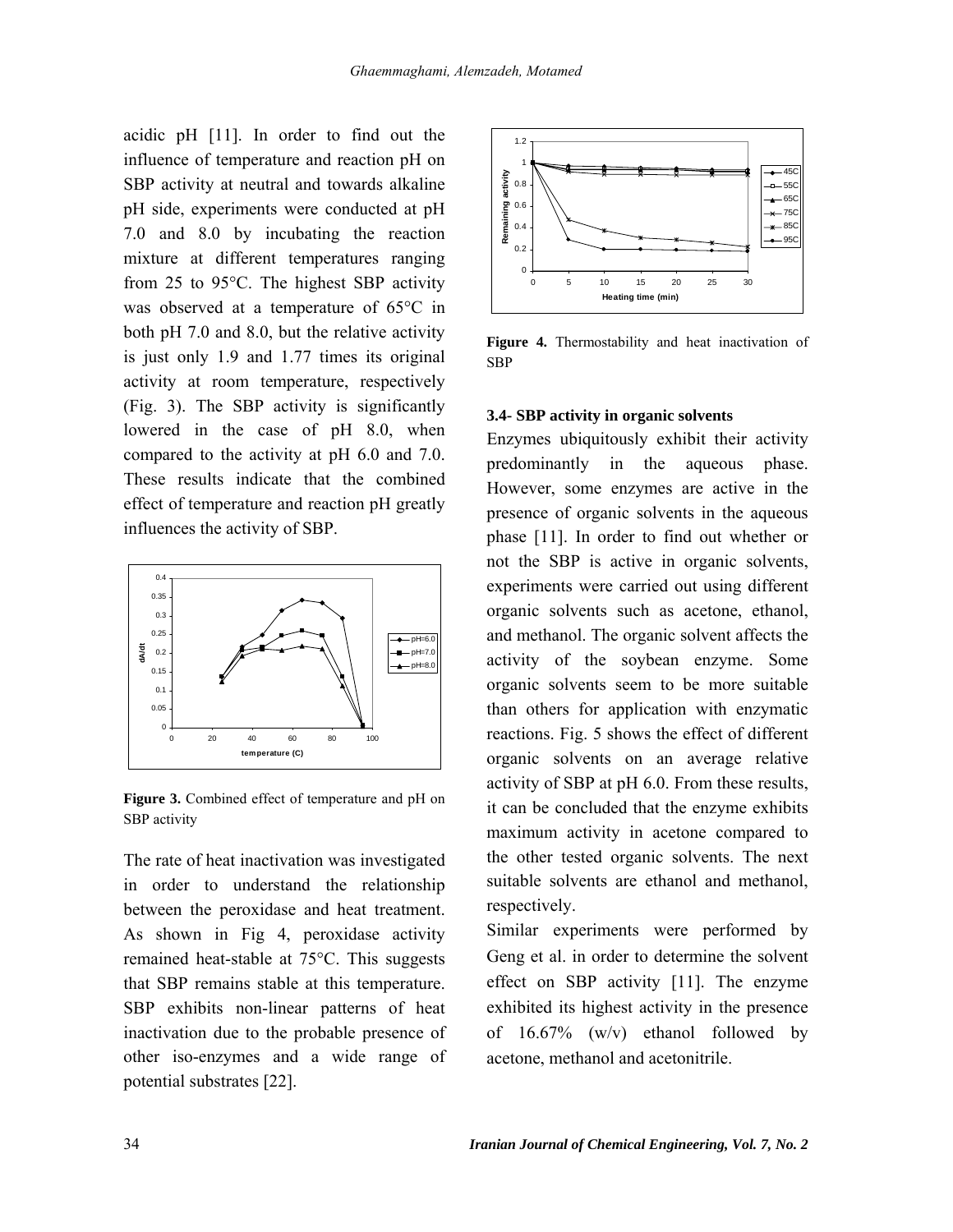

**Figure 5.** Effect of different organic solvents on the relative SBP activity

The ratio of water to organic solvent affects the activity of the enzyme. As the percentage of the organic solvent in the sample increases, the relative activity of the enzyme reduces. This result was expected since the enzyme activity under low water conditions tends to be restricted, and therefore reduced. Applying organic solvent is advantageous over the aqueous phase alone as it renders the enzyme to act against a variety of organic pollutants, which are highly soluble in organic solvent and hydro-organic mixtures.

Similar to other enzymes, the best medium for enzymatic activity of SBP is water. However, depending on the applications and utilization of SBP, observing enzyme activity in a system made up of mostly organic solvents may be more beneficial than a system containing mostly water. Different organic solvent systems affect the activity of the SBP enzyme, while the enzyme is still found to be fairly active. The activity of the enzyme also depends on the organic solvent being used as a medium and on the ratio of water to organic solvent. As the amount of water in the system is decreased, the activity of the enzyme is also reduced.

#### **3.5- Kinetic studies**

In general, peroxidases are specific for  $H_2O_2$ as substrate. However, they can also use a number of  $H$  donors, such as phenol [23]. Hence, the experiments were carried out to test the substrate specificity of SBP. The SBP was assayed at various concentrations of phenol and  $H_2O_2$ . Eqs. (3) and (4) were used to determine the  $K_m$  and  $V_{max}$  values from the Lineweaver–Burk (Fig. 6). Fig. 6a is the Lineweaver–Burk plot for  $H_2O_2$  at 40 mM phenol, which shows a higher  $K_m$  value of 1.092 mM rather than phenol. This means that the enzyme shows more affinity towards phenol as indicated by the lower  $K_m$  value. The value of *Km* for phenol is 0.765 mM (Fig. 6b), while this value is lower than those found for oxidation of guaiacol by POD from turnip roots (3.7 mM) [23] and Korean radish roots (6.7–13.8 mM) [24]. These results suggest that SBP has a higher specificity to phenol than to hydrogen peroxide in this study. The obtained kinetic results are summarized in Table 2.

**Table 2.** Determination of kinetic parameters for crude SBP

|           | Concentration | $K_{m}$ | $V_{\rm max}$      |
|-----------|---------------|---------|--------------------|
| Substrate | range(mM)     | (mM)    | $(\mu$ mol/ml.min) |
| phenol    | $5 - 40$      | 0.765   | 51.02              |
| $H_2O_2$  | $0.25 - 2.5$  | 1.092   | 84.03              |

#### **4- Conclusions**

The application of soybean peroxidase to catalyze the polymerization and precipitation of aqueous phenols by hydrogen peroxide is potentially promising since this peroxidase is more convenient and less expensive than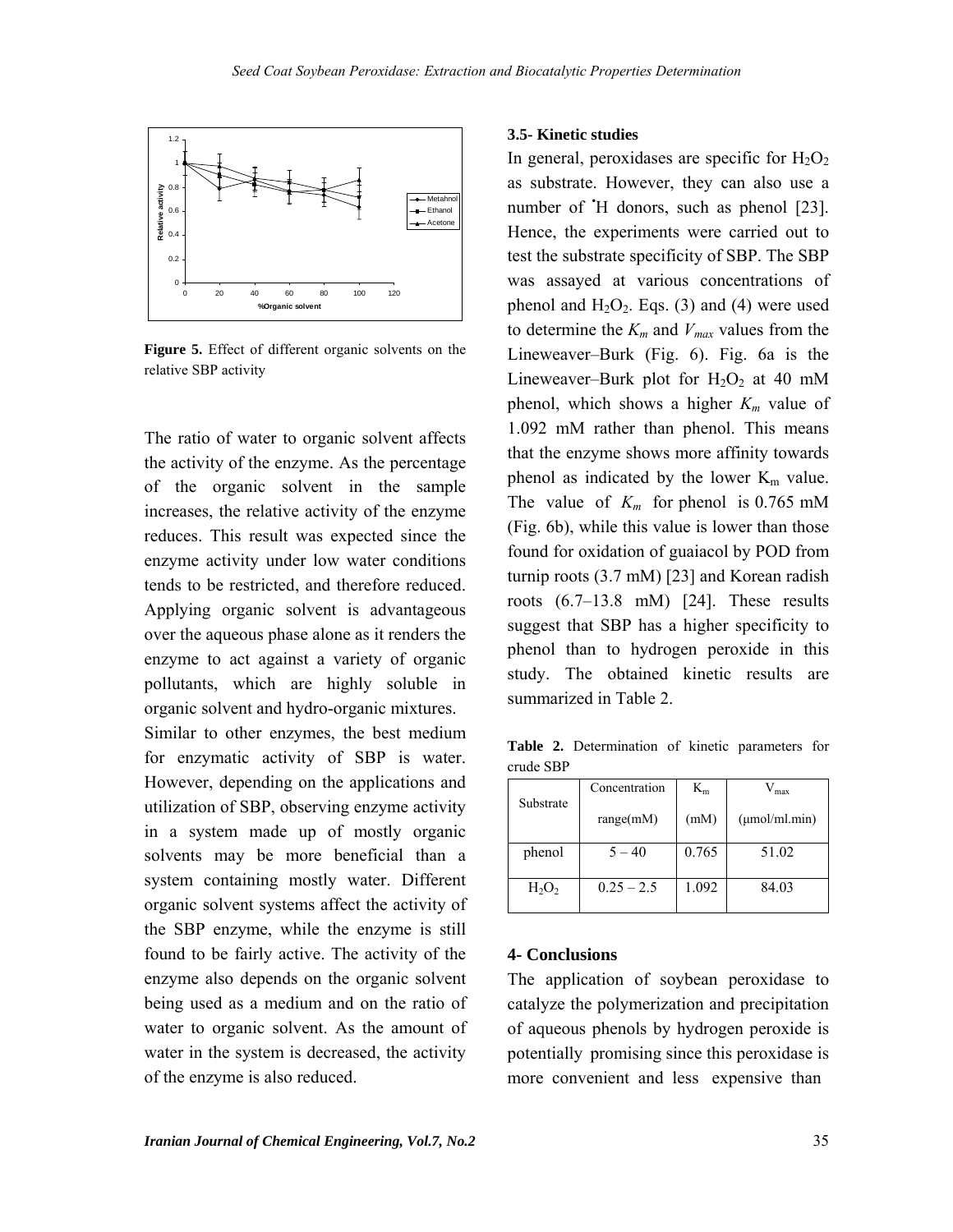



**Figure 6.** Lineweaver–Burk double reciprocal plots for SBP activity at various concentrations of  $H_2O_2$  at 40 mM phenol (a); phenol at 1 mM  $H<sub>2</sub>O<sub>2</sub>$  (b)

horseradish peroxidase (HRP), which has been the focus of most wastewater researches. From the findings of this study, it is then concluded that SBP extracted from soybean seed hulls is a highly robust enzyme and possesses higher stability and activity under a wide range of pH and at elevated temperatures. Also, this enzyme is fairly active in the presence of organic solvents such as acetone, methanol and ethanol, which widens the applicability of SBP for the treatment against a variety of organic pollutants present in industrial and petroleum waste waters, and its application may be advantageous as a biosensor or for lower cost industrial wastewater treatment compared to other peroxidases such as HRP.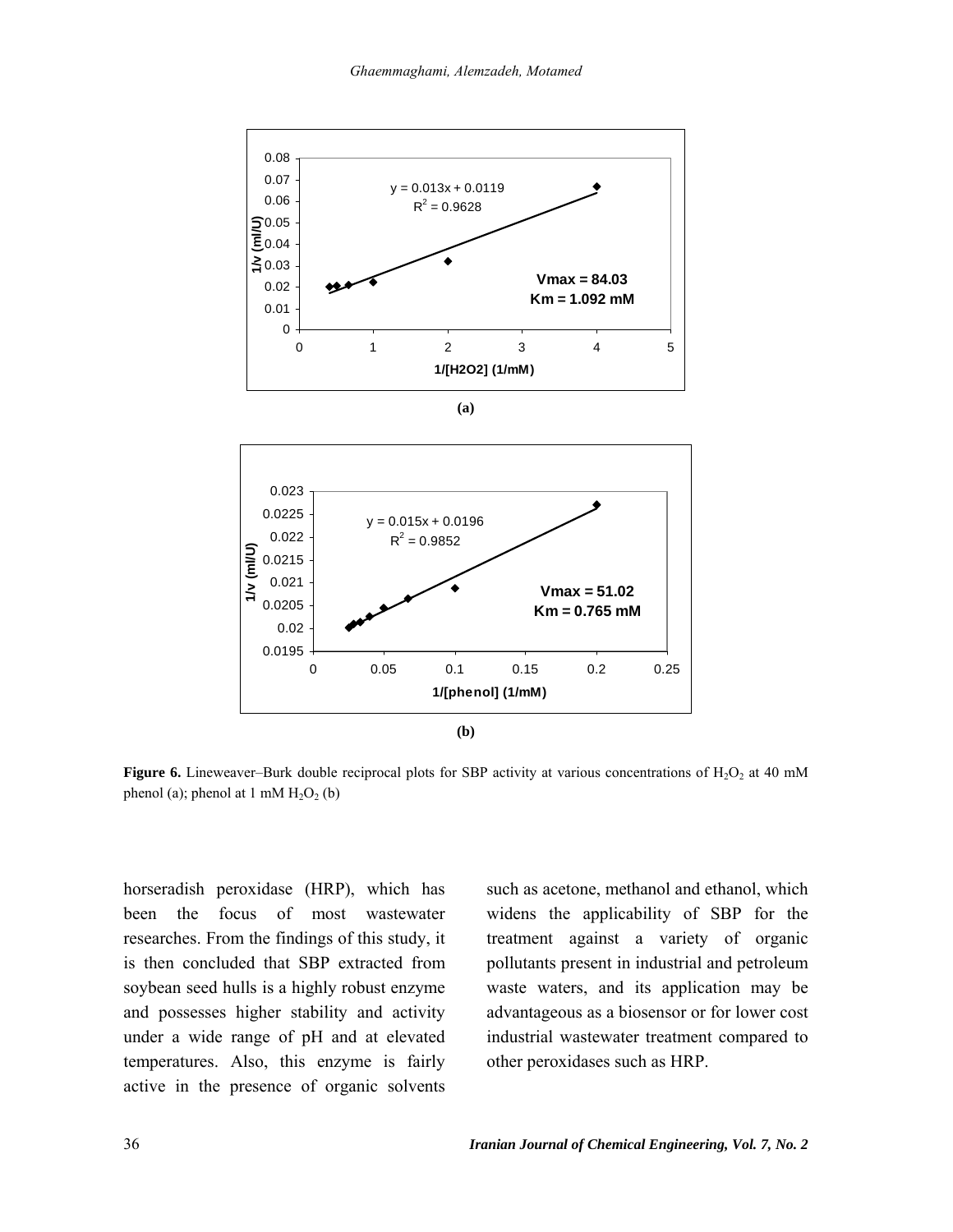### **5- Nomenclature**

| dA/dt     | slope of adsorption intensity, min                         |
|-----------|------------------------------------------------------------|
| ε         | extinction coefficient                                     |
| $v_0$     | initial rates, $\mu$ mol/ml.min                            |
| $K_{m}$   | Michaelis constant, mM                                     |
| $V_{max}$ | maximum velocity, µmol/ml.min                              |
| $K_{a}$   | $K_m$ for substrate A (H <sub>2</sub> O <sub>2</sub> ), mM |
| $A_0$     | concentration of substrate A, mM                           |
| $\rm K_b$ | $K_m$ for substrate B ( $H$ donor), mM                     |
| $B_0$     | concentration of substrate<br>В                            |
|           | (phenol), mM                                               |

### **References**

- [1] Gui, F., Chen, F., Wu, J., "Inactivation and structural change of horseradish peroxidase treated with supercritical carbon dioxide," *Food Chem*. **97**, 480 (2006).
- [2] Amisha Kamal, J.K. and Digambar Behere, V., "Steady-state and picosecond timeresolved fluorescence studies on native and Apo seed coat soybean peroxidase," *Biochem. Biophys. Res. Commun*. **289**, 27 (2001).
- [3] Cooper, V.A., Nicell, J.A., "Removal of phenols from a foundry wastewater using horseradish peroxidise," *Water Res*. **30**, 954 (1996).
- [4] Fatima, A., Husain, Q., Hasan Khanb R., "A peroxidase from bitter gourd (*Momordica charantia*) with enhanced stability against organic solvent and detergent: A comparison with horseradish peroxidise," *J. Mol. Catal. B: Enzymatic*. **47**, 66 (2007).
- [5] Bódalo, A., Gómez, J.L., Gómez E., Hidalgo, A.M., Gómez, M., Yelo, A.M., "Removal of 4-chlorophenol by soybean peroxidase and hydrogen peroxide in a discontinuous tank reactor," *Desalination* **195**, 51 (2006).
- [6] Srinivas, N.D., Rashmi, K.R., Raghavarao, KSMS, "Extraction and purification of a plant peroxidase by aqueous two-phase extraction coupled with gel filtration," *Process Biochem*. **35**, 43 (1999).
- [7] Gijzen, M., Huystee, R.V., Buzzell, R.I., "Soybean seed coat peroxidase: A comparison of high-activity and low-activity genotypes," *Plant Physiol*. **103**, 1061 (1993).
- [8] David, J.S., *Agric. Res*. **44**, 23 (1996).
- [9] Yu, O., Yamamoto, S., Kobayashi, M., Kise, H., "Increase of catalytic activity of αchymotrypsin in organic solvent by colyophilization with cyclodextrins," *Biotechnol. Lett*. **21**, 385 (1999).
- [10] Gomori, G., Methods in enzymology. In: Colowick SP, Kaplan NO, editors. vol. I. New York: Academic Press, p. 138 (1955).
- [11] Geng, Z., Rao, J., Bassi, A.S., Gijzen, M., Krishnamoorthy N., "Investigation of biocatalytic properties of soybean seed hull peroxidise," *Catal. Today*. **64**, 233 (2001).
- [12] Estela da Silva, M., Teixeira Franco, T., "Purification of soybean peroxidase (*Glycine max*) by metal affinity partitioning in aqueous two-phase systems," *J. Chromatogr. B*. **743**, 287 (2000).
- [13] Stanisavljević, M., Nedić, L., "Removal of phenol from industrial wastewaters by HRP," *Work Living Environment. Prot*. vol. 2, **4**, 345 (2004).
- [14] Chance, B., Maehly, A.C., "Enzymatic Assay of peroxidase (EC 1.11.1.7) from Soybean," *Methods in Enzymology*. **2**, 773 (1955).
- [15] Temel. R.E., "Lowry protein assay," *J. Biol. Chem*. **278**, 4792 (2003).
- [16] Rudrappa, T., Lakshmanan, V., Kaunain, R., Singara, N.M., Neelwarne, B., "Purification and characterization of an intracellular peroxidase from genetically transformed roots of red beet (*Beta vulgaris L.*)," *Food Chem*. **105**, 1312 (2007).
- [17] Wang, M.H., Lee, S.Y., Rhee, H.I., "Properties of anionic peroxidases purified from Chinese cabbage roots," *Plant Physiol. Biochem*. **37**, 459 (1999).
- [18] Segel, I.H., Enzyme kinetics Simple inhibition systems, Wiley, New York, pp